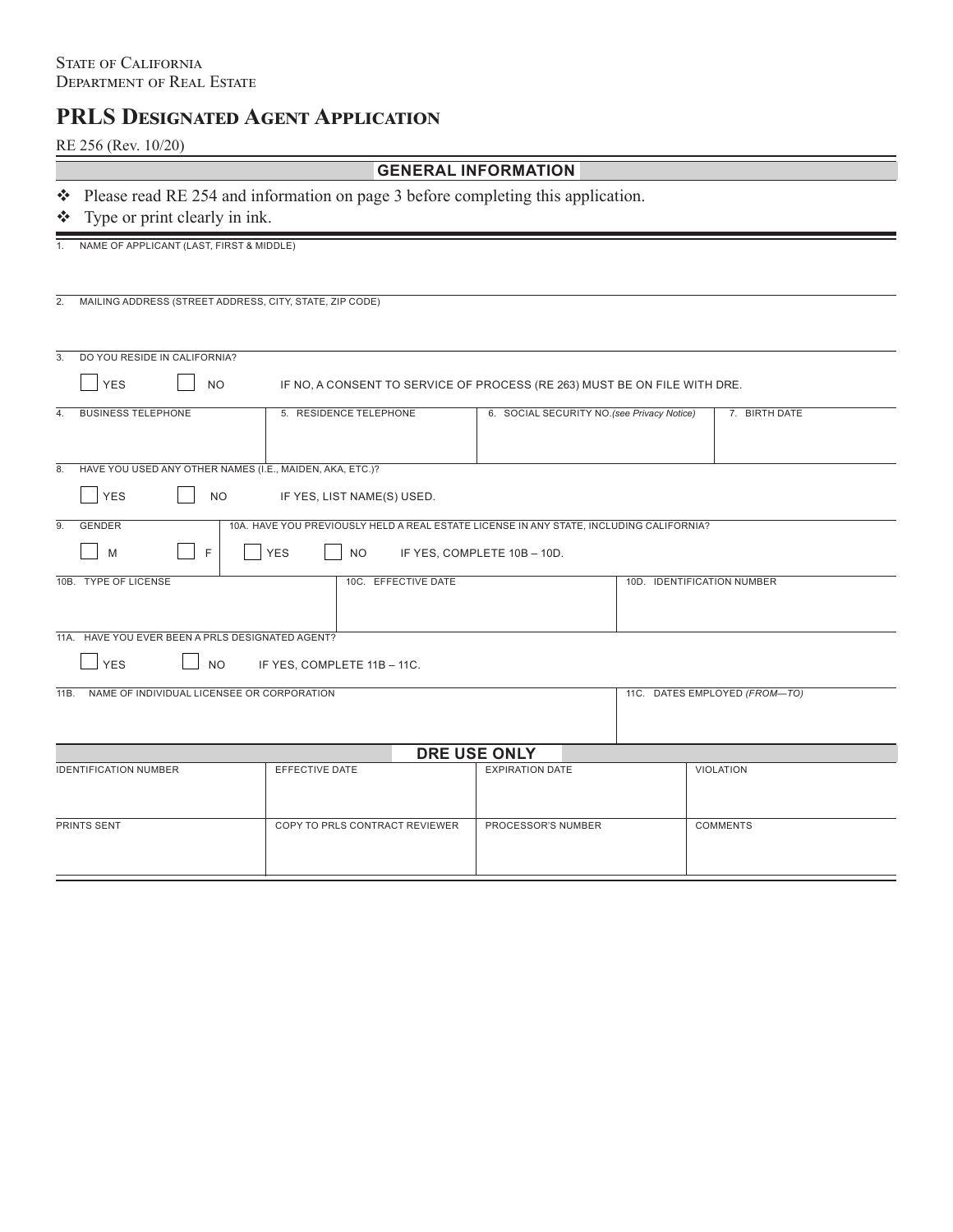#### **BACKGROUND INFORMATION**

Carefully read and provide detailed and accurate answers to questions 12-15 below. You must provide a "yes" or "no" response to all questions, Attach additional sheets if you need more space. Each additional sheet must be sign by applicant. Failure to disclose pertinent information may result in denial of your license application and/or delays.

| 12.                                                                                                                                                                                                                                                                                 |                                                                                                                                                                               | HAVE YOU EVER HAD A DENIED, SUSPENDED, RESTRICTED OR REVOKED BUSINESS OR PROFESSIONAL<br>LICENSE (INCLUDING REAL ESTATE), CERTIFICATE OR PERMIT, IN CALIFORNIA, OR ANY OTHER STATE OR |                                    | <b>TIYES</b>               | $\square$ NO |  |  |
|-------------------------------------------------------------------------------------------------------------------------------------------------------------------------------------------------------------------------------------------------------------------------------------|-------------------------------------------------------------------------------------------------------------------------------------------------------------------------------|---------------------------------------------------------------------------------------------------------------------------------------------------------------------------------------|------------------------------------|----------------------------|--------------|--|--|
|                                                                                                                                                                                                                                                                                     |                                                                                                                                                                               | 13. ARE THERE ANY DISCIPLINARY ACTIONS PENDING AGAINST A BUSINESS, PROFESSIONAL OR OCCUPA-                                                                                            |                                    |                            | $\square$ NO |  |  |
|                                                                                                                                                                                                                                                                                     | 14. HAVE YOU EVER BEEN REQUIRED TO REGISTER AS A SEX OFFENDER PURSUANT TO THE PROVISIONS<br>OF SECTION 290 OF THE CALIFORNIA PENAL CODE OR ANY COMPARABLE LAW OF ANY STATE OR |                                                                                                                                                                                       |                                    | □ YES                      | $\square$ NO |  |  |
| HAVE YOU EVER BEEN ORDERED TO CEASE DESIST AND/OR REFRAIN FROM DOING AN ACT(S), OR FROM<br>15.<br>VIOLATING A LAW. RULE OR REGULATION BY, OR CITED FOR A BREACH OF ETHICS OR UNPROFESSIONAL<br>CONDUCT BY AN ADMINISTRATIVE AGENCY OR PROFESSIONAL ASSOCIATION IN CALIFORNIA OR ANY |                                                                                                                                                                               |                                                                                                                                                                                       |                                    | $\Box$ YES                 | $\square$ NO |  |  |
| 16. DETAILED EXPLANATION OF ITEM 12, 13, AND/OR 15.                                                                                                                                                                                                                                 |                                                                                                                                                                               |                                                                                                                                                                                       |                                    |                            |              |  |  |
|                                                                                                                                                                                                                                                                                     | 16A. TYPE OF LICENSE                                                                                                                                                          | 16B. LICENSE ID NO.                                                                                                                                                                   | 16C. LICENSE EXPIRATION DATE       | 16D. STATE                 |              |  |  |
|                                                                                                                                                                                                                                                                                     | 16E. ACTION (revoked, etc.)                                                                                                                                                   | 16F. DATE OF ACTION                                                                                                                                                                   | <b>16G. DATE ACTION TERMINATED</b> | 16H. CODE SECTION VIOLATED |              |  |  |

17. **ADDITIONAL INFORMATION: SPECIFY WHICH LINES YOU ARE REFERRING TO.** (ATTACH EXTRA SHEETS IF MORE ROOM IS NEEDED. EACH ADDITIONAL SHEET MUST BE SIGNED BY APPLICANT.

#### *DESIGNATED AGENT CERTIFICATION*

I certify under penalty of perjury that the answers and statements given in this application are true and correct.

| 18.<br>SIGNATURE OF APPLICANT | <b>DATE</b><br>19. |
|-------------------------------|--------------------|
|                               |                    |
| س                             |                    |